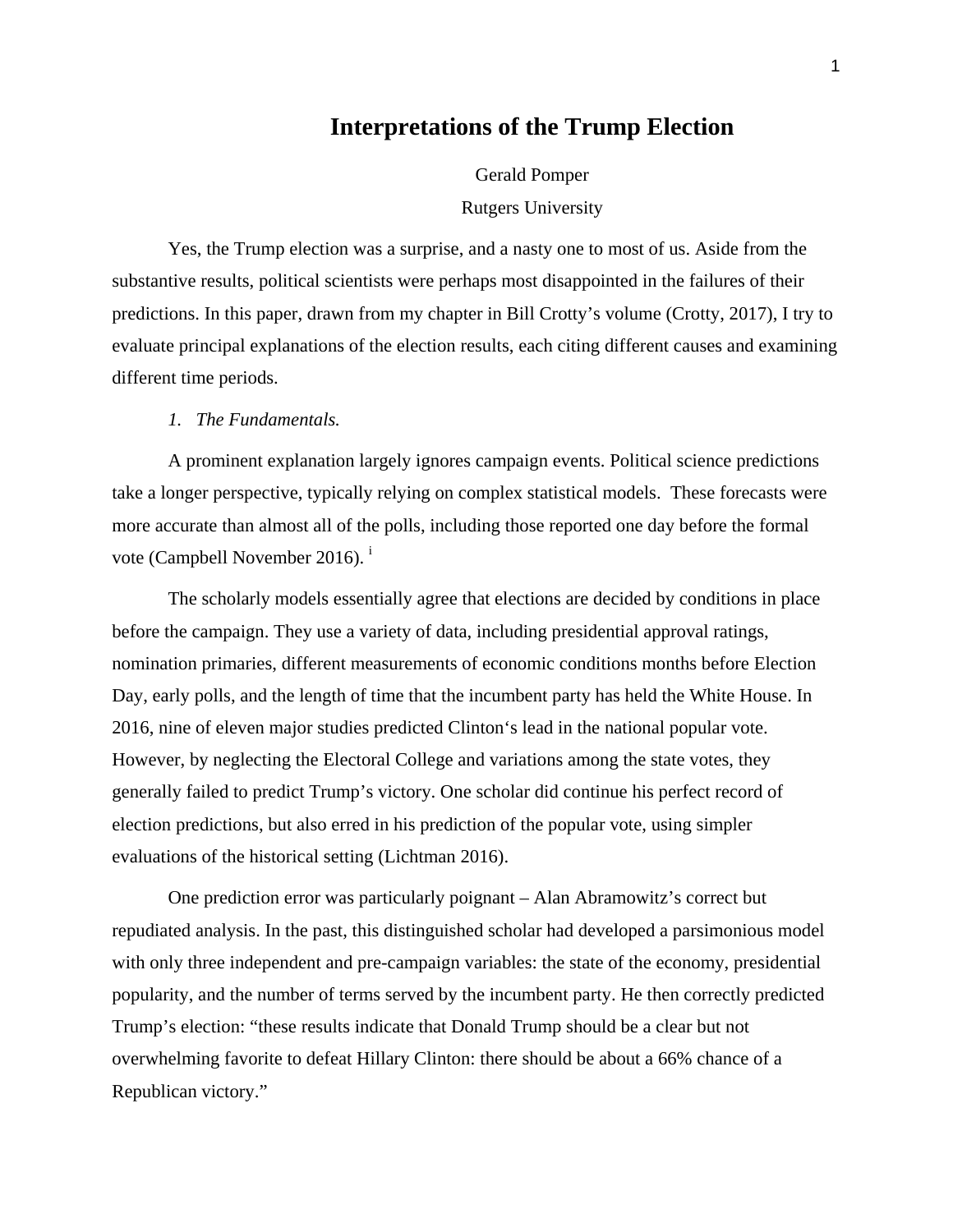But then Abramowitz, on the verge of an audacious but correct forecast, apparently blanched. Going beyond his own model to add new variables, he retreated to the consensual opinion: "the GOP had **[not]** nominated a mainstream candidate and that candidate had **[not]** run a reasonably competent campaign. Therefore, despite the prediction of the Time for Change model, Hillary Clinton should probably be considered a strong favorite to win the 2016 presidential election" (Abramowitz, 2016, 659-60).

# *2. Structural Effects: The Electoral College*

We know that Clinton actually won the election by the usual democratic measure, the popular vote, besting Trump by nearly three million votes, while losing the electoral vote 232- 306. So we might conclude that the Trump victory is only an unfortunate but artificial result of the distortions of the Electoral College.

Clinton's geographical reach was limited. She achieved pluralities in only twenty states and the District of Columbia. Seemingly, her campaign usually required ocean water to succeed, carrying most of the Atlantic Northeast and all but Alaska on the Pacific coast, but only two states in the former Democratic stronghold of the Midwest and three newer friendly territories in the Rocky Mountains. But Clinton lost votes almost everywhere, when compared to Obama, as statistically measured by a correlation of .96 between the state-by-state outcomes in 2012 and 2016. Those losses were national, not parochially regional, switching six states and a decisive 100 electoral votes. In effect, the combat lines of party foxholes between the parties remained, but the demarcations had moved a small but determining margin to the right.

We can easily imagine other outcomes, if we mathematically (and perhaps magically) construct other outcomes. The simplest reconstruction would be to change the system to direct popular vote – as Clinton supporters would now want. However, it's not that simple. If there had been a different system in effect, campaign behavior would also be different. Trump has said that he would have devoted more attention to states that he lost decisively, such as California and New York, probably changing his total vote and possibly making him the majority choice. Clinton's vote would also change as she would devote less effort to states she actually lost narrowly, such as Florida and Pennsylvania.

So, who would win? We will never know.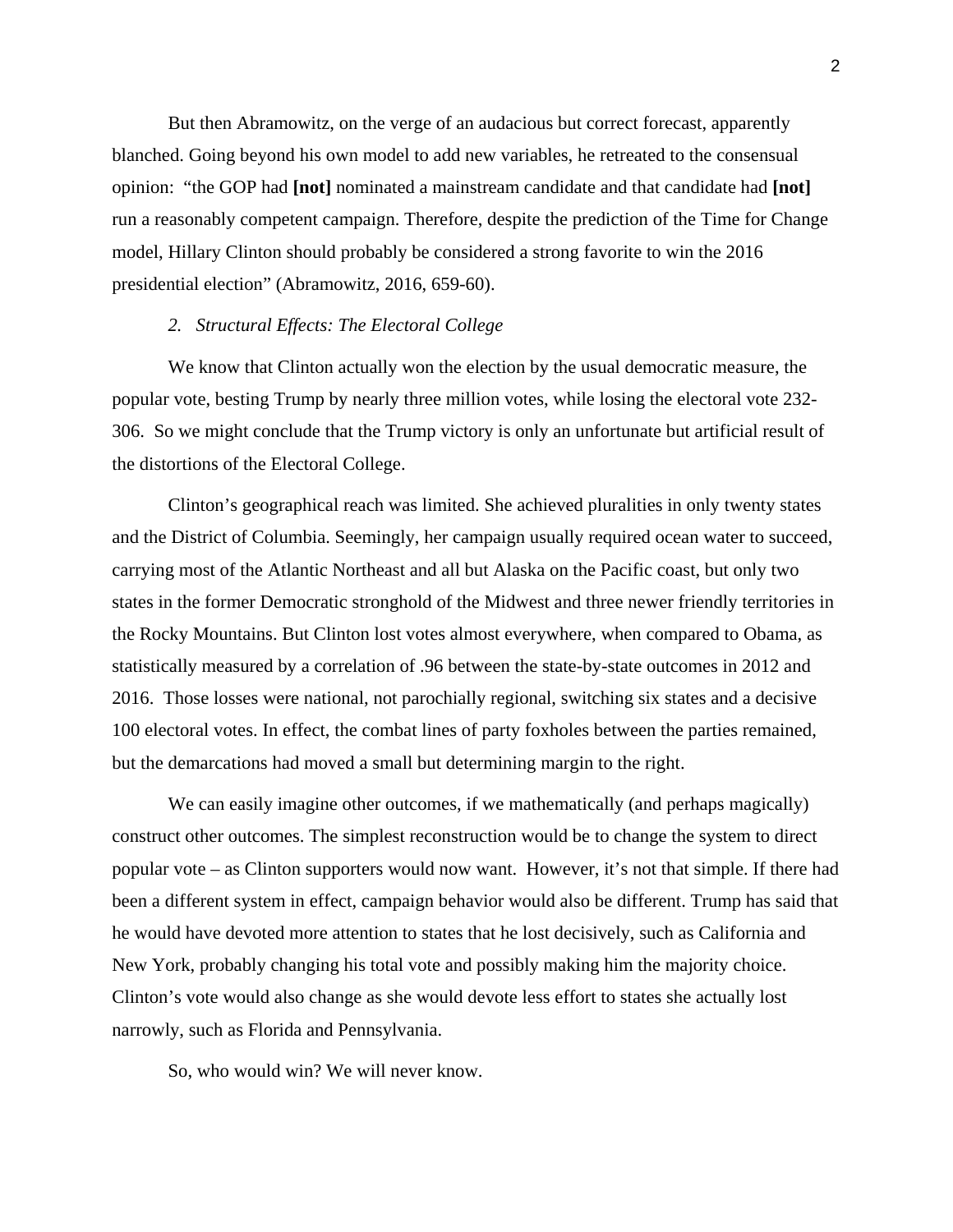The narrow margins in 2016 raise questions about the institution of the Electoral College itself. Is it now inherently biased against Democrats and the foundational principle of majority rule? Or, as Trump might have asked, is the system rigged? Perhaps that assertion is true, because the institution gives extra power to small states, since each state's electoral votes are based not only on its population but also include two additional votes for each state, reflecting each state's equal number of two members in the Senate. Is it fair that 85,000 voters in Wyoming choose each of three electors, while it takes 252,000 Californians to make the same decision?

Suppose we took away these two "senatorial" electors from each state? Then there would be 100 fewer electoral votes, now a reduced total of 438. That would not change the 2016 result. Trump would now have 246 and Clinton 192, a reduced margin, but still a clear Republican victory. This imagined scenario does not support the argument that small states have an inherent and always unfair advantage in the Electoral College.

One other probe. Are the parties treated equally in terms of winning these electoral votes? Does it take more Democratic popular votes? We can calculate the number of popular votes that brought one electoral vote to the parties in 2016, in the nation as a whole and in states of varying populations and, consequently, different numbers of current electoral votes. In Table 1, I examine the results in four different kinds of states, based on their population size.

Parties do have advantages in some places. Democratic efforts are more "efficient" in the smallest and largest states, Republicans in those of middle-sized populations. Overall, there is no significant variation in party effectiveness or consistent harm to the Democrats. In fact, on average, it takes somewhat fewer ballots for that party to win electoral votes than do Republicans. The problem for the Democrats is that they win fewer states, and that their popular majority in 2016 was "wasted" in overwhelming victories in places such as California; that state alone provided almost twice her national popular majority.

Put another way, the Democratic problem is that the United States is not a single country but, in presidential elections as in the real constitutional world, it is a federal system in which states are given significant roles in the choice of the leader of the nation. America is a diverse nation that defers to cultural differences that span a continent from secularist Washington to evangelical Georgia, and a republic that is deliberately hostile to rule by a presumed Democratic party "firewall" of only 19 states on its geographical fringes.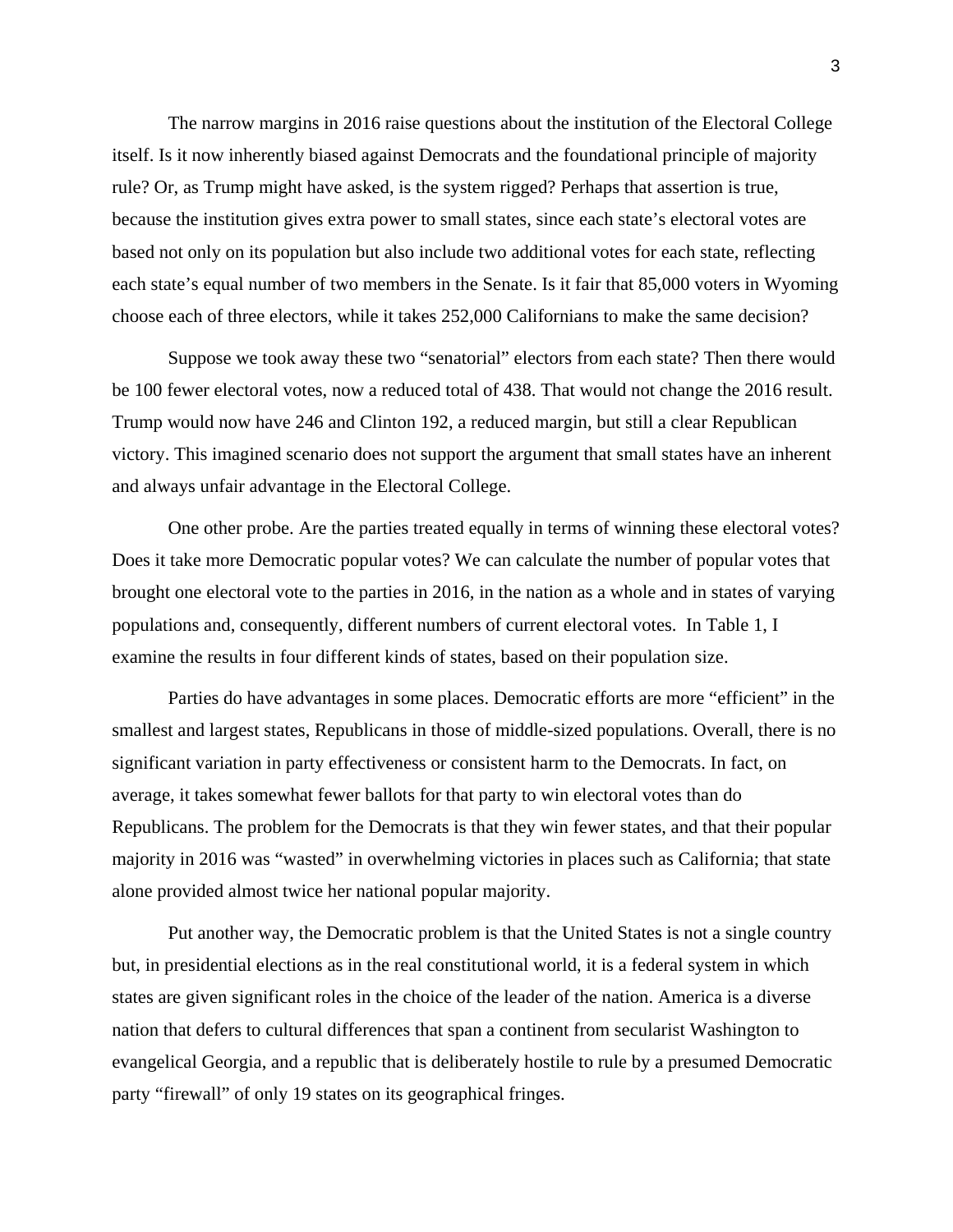Acknowledging these differences was part of the "federal bargain" that created the Constitution itself, evident as well in the composition of the Congress and the existence of equal state votes in the Senate. It is one of the virtues praised by Alexander Hamilton in *The Federalist*, a safeguard, he wrote, against national "cabal, intrigue, and corruption" that might characterize a single national election. (Hamilton, *The Federalist*, No. 68, 364). Perhaps the federal system is outdated and America should be a unitary state, with a single leader, male or female, responsible only to a mass majority, perhaps even to the "tyranny of the majority" feared by Alexis de Tocqueville. Until the United States decides to make that extraordinary change in its institutions, the Electoral College does not threaten its democracy.

# *3. Campaign Effects.*

Political professionals stress short-term influences. Their focus is particularly on events during the intense period of the campaign itself, the months between the national party conventions and Election Day.

Clinton herself is the most prominent example of this school of thought. In a conference call with major contributors, she blamed her defeat on FBI Director James Comey's late preelection letters. By again raising the issue of her emails, Clinton said, that issue was revived to her detriment, halting her momentum toward victory. When Comey then closed the investigation only two days before the election, she argued, he inspired Trump voters to surge to the polls.

While we cannot recover the thought processes of the voters, this explanation has major flaws. Empirically, Clinton's lead was already eroding before Comey's intervention, and few poll respondents stated that it had influenced their votes. More fundamentally, it seems improbable that the FBI Director's brief announcements would change preferences shaped over a long campaign. More likely, the effect was not persuasion but rather reinforcement of choices that had been made already, and indeed already cast by many in early voting. It is still more doubtful that the second Comey letter, again exonerating Clinton of criminal liability, would increase Trump's turnout. Why would Clinton's detractors become energized by her vindication?

Some analyses of Clinton's defeat criticized other aspects of her campaign. With the advantage of flawless hindsight, Monday morning quarterbacks now know, for example, that she might have won by devoting more time and advertising in the last weeks to the upper Midwest. But, overall, Clinton ran a good if inevitably imperfect campaign. She targeted good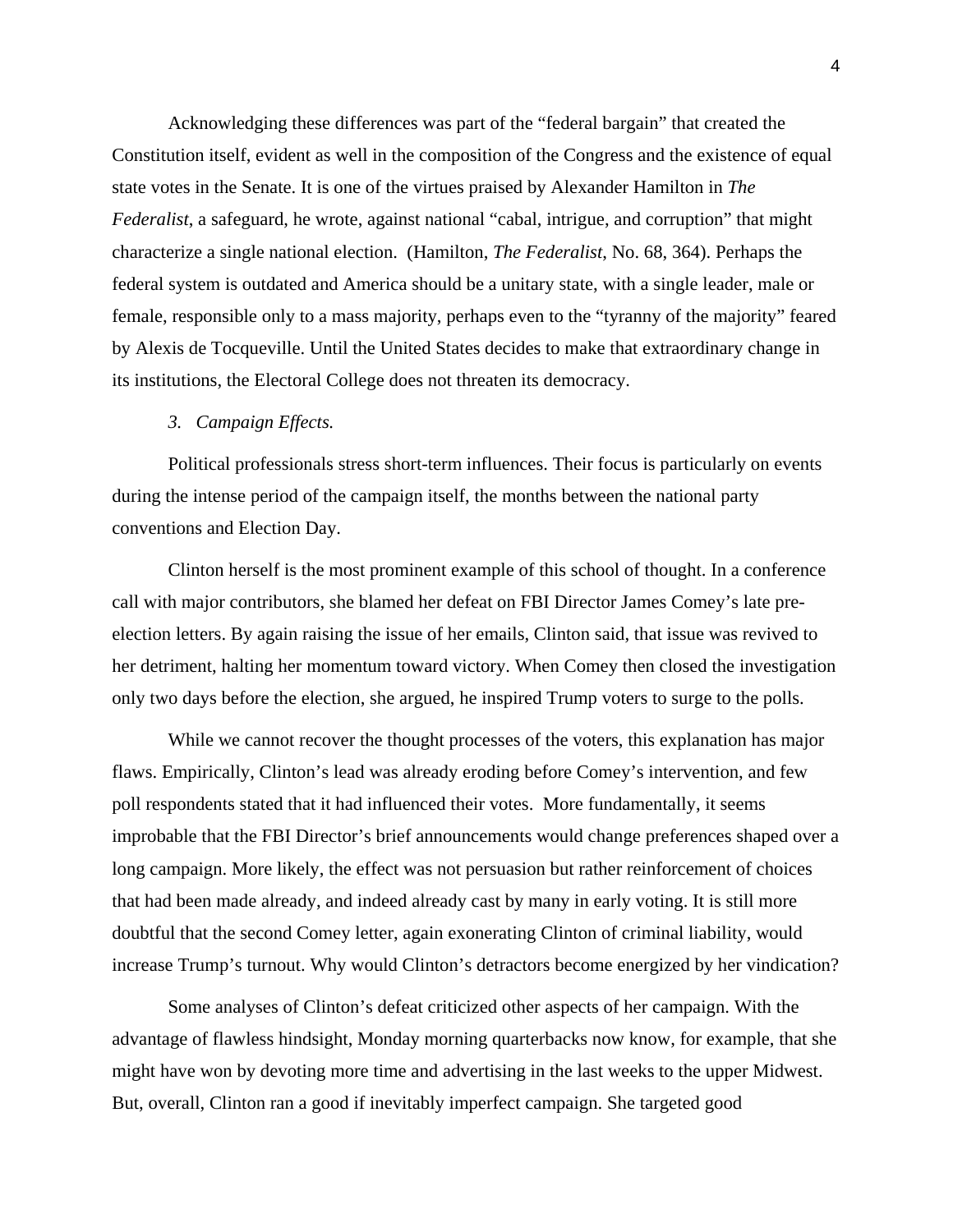combinations of states, raised far more money than her billionaire opponent, dominated television ads, ran a superior national convention, and triumphed in the critical presidential debates. All she lacked was votes.

# *4. Voting: A Basket of Deplorables.*

When we turn from the campaign to the voting booths, other interpretations come to the fore. A particularly dark analysis made its way into the minds and hearts of many Clintonites, who were not only disappointed, but depressed virtually to clinical levels by the Republican victory. Clinton had warned in the campaign that as many as half of Trump's acolytes could be classified as "baskets of deplorables," using their votes to express malign hostilities toward women, immigrants, homosexuals, and ethnic minorities. As the returns came in, Democrats reiterated this damning explanation. The editor of the liberal *New Yorker* ably articulated the sentiment:

The election of Donald Trump to the Presidency is nothing less than a tragedy for the American republic, a tragedy for the Constitution, and a triumph for the forces, at home and abroad, of nativism, authoritarianism, misogyny, and racism. Trump's shocking victory, his ascension to the Presidency, is a sickening event in the history of the United States and liberal democracy. On January 20, 2017, we will bid farewell to the first African-American President—a man of integrity, dignity, and generous spirit—and witness the inauguration of a con who did little to spurn endorsement by forces of xenophobia and white supremacy (Remnick 2016).

American history certainly provides ample evidence of racism, misogyny, and hostility toward immigrant groups and gays – including slavery and segregation, disenfranchisement of women, the Know-Nothing party, and violence against homosexuals. Even today, hate groups have considerable support. The Trump campaign was not overtly based on such malignant appeals, but it was slow to reject backing from such groups as the Ku Klux Klan; its rallies did include lewd disparagement of Clinton, encouragement of calls to "Lock Her Up," and enthusiastic calls to deport Mexican-Americans and restrict Moslems.

Racism and sexism did spur the Trump movement. Whites who denied the existence of racial inequality or who saw women as seeking to control men were considerably more likely to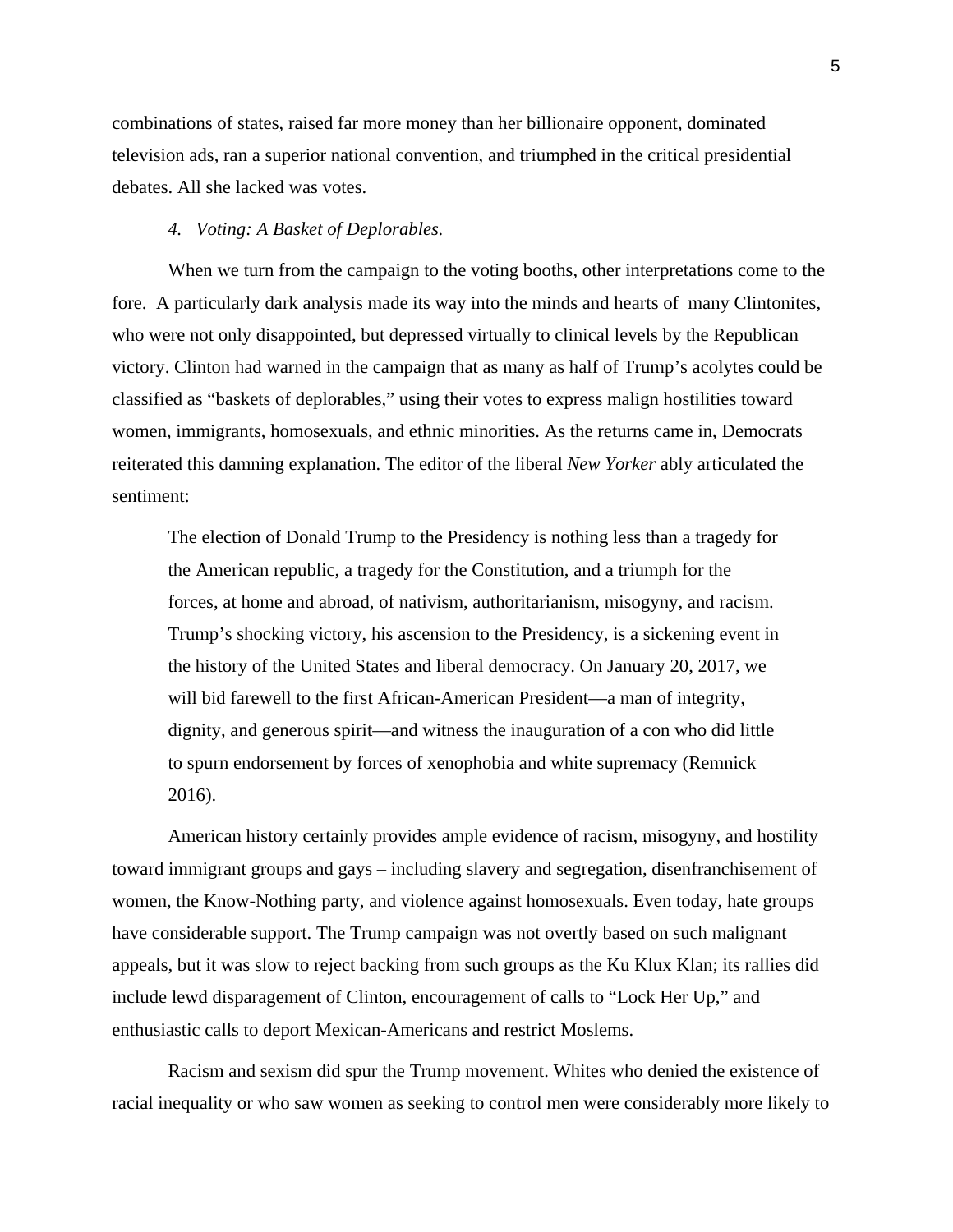vote for Trump, as shown by Professor Brian Shaffner. But these attitudes were not the only influences. Economic insecurity also played a role: "Ultimately, the competing narratives about why Trump performed so well among whites are not competing at all; they are complementary" (Shaffner 2016).

Despite these expressions of truly un-American attitudes, it is difficult to believe that they were the controlling bases of Trump's victory. Large majorities of the electorate endorsed egalitarian positions, including citizenship for undocumented aliens and equal rights for women, blacks, and homosexuals. In actual voting, Americans have elected increasing numbers of minorities and women, including four new women senators in 2016, chose Barack Obama twice as president, and endorsed marriage equality for gays. Whatever may be hidden in white Americans' hearts, the nation has become more tolerant in its acts.

# *5. Voting: Retrospective Judgment*

An alternative - and the simplest - explanation of the election is that the voters thought it was "Time for a Change," the typical electoral response after two presidential terms by one party. This sentiment was the most frequent call of the voters, gaining a plurality among choices offered in the national exit poll, with Trump winning six of every seven voters emphasizing this characteristic - the only one on which Trump rated higher than Clinton, as detailed in Table 2.

This Trump vote can be seen as simple "retrospective voting," a common defense by political scientists of the "rationality" of the voters. Busy with their own lives and looking for obvious clues to the complexity of the world, according to this construct, voters can reasonably judge the results of government – keeping the incumbent party in power if they are satisfied, opting for the opposition when unhappy. However, retrospective voting is not as simple as it may seem. In a striking and acrid challenge, two scholars warn that the theory "fails to do justice to the very considerable logical and informational difficulties," and "may be no more sensible than kicking the dog after a hard day at work" (Achen and Bartels 2016, 92-93). The judgment of the electorate is often inarticulate, limited to the choices presented. As the authoritative V.O. Key put it:

> The voice of the people is but an echo….no more than a selective reflection from among the alternatives and outlooks presented to them….Even the most discriminating popular judgment can reflect only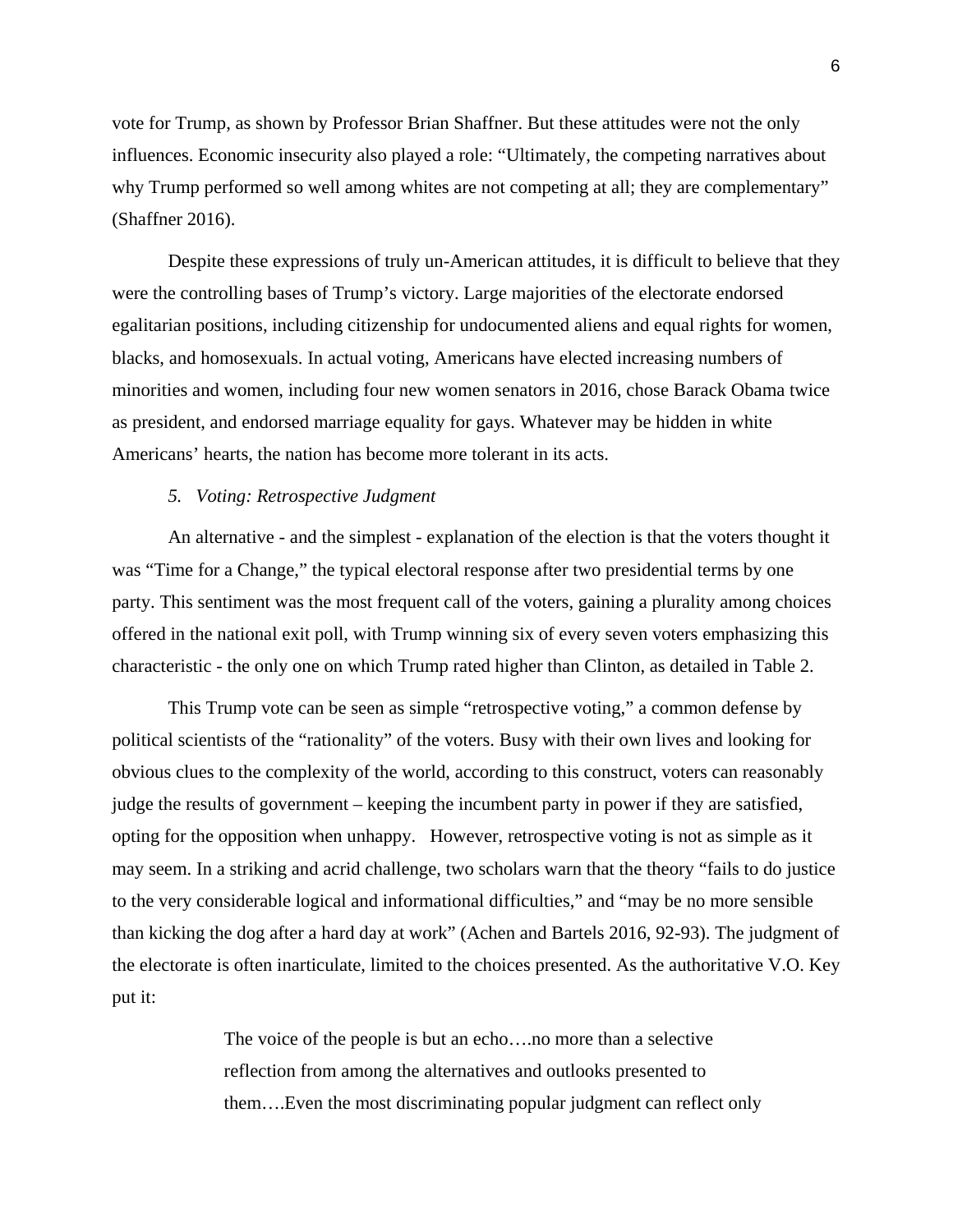ambiguity, uncertainty, or even foolishness if those are the qualities of the input into the echo chamber. If the people can choose only from among rascals, they are certain to choose a rascal (Key 1966, 6-7).

In 2016, the electoral message was certainly negative, but also inarticulate. Both candidates were seen unfavorably, as rascals for different reasons. Clinton detailed policy proposals, but her basic defense of the incumbent party was rejected. Trump was even less popular, and provided only vague and often contradictory pledges for the future. Trump's mandate was only for a flag salute, his empty hope to "make America great again."

Yet even that vacuity carried a message, one of anger, expressed by some as a desire to return to bygone America, by others as hope for progress toward a restored nation. That message was the source of the strong support won by Trump among white men of the working class, as detailed in the demographics of the vote. Inarticulate, it did convey a call first expressed forty years earlier in a classic film, *Network*: "You've got to say my life has value. Stop and yell, 'I'm mad as hell, and I'm not going to take that anymore.'" Neither Trump nor the film's fictional television anchor provided policy content, leaving that task to another day: "I don't know what to do. We'll figure out what to do later." But both the real and the imagined celebrities were effective in their protest.

#### *6. The Voters' Message*

Trump's appeal was not personal, nor his victory a specific policy mandate. By the middle of October, close to two-thirds of likely voters held unfavorable views of the Republican, thought he lacked the "personality and temperament to serve as president," and believed he "probably has made unwanted sexual advances on women" (Clement and Balz, 2016). After the vote, he earned mediocre or failing grades from seventy percent of the nation for his conduct during the campaign (far worse than Clinton), the only election winner to lack majority approval (Pew Research Center; November, 2016).

Trump's appeal was a reaction to circumstances, not a personal endorsement, by

"a white working class whose economic interests and experience diverge fundamentally -- in terms of culture, class, and history -- from those of soccer moms in Bethesda, suburban independents in Fair Lawn, and wired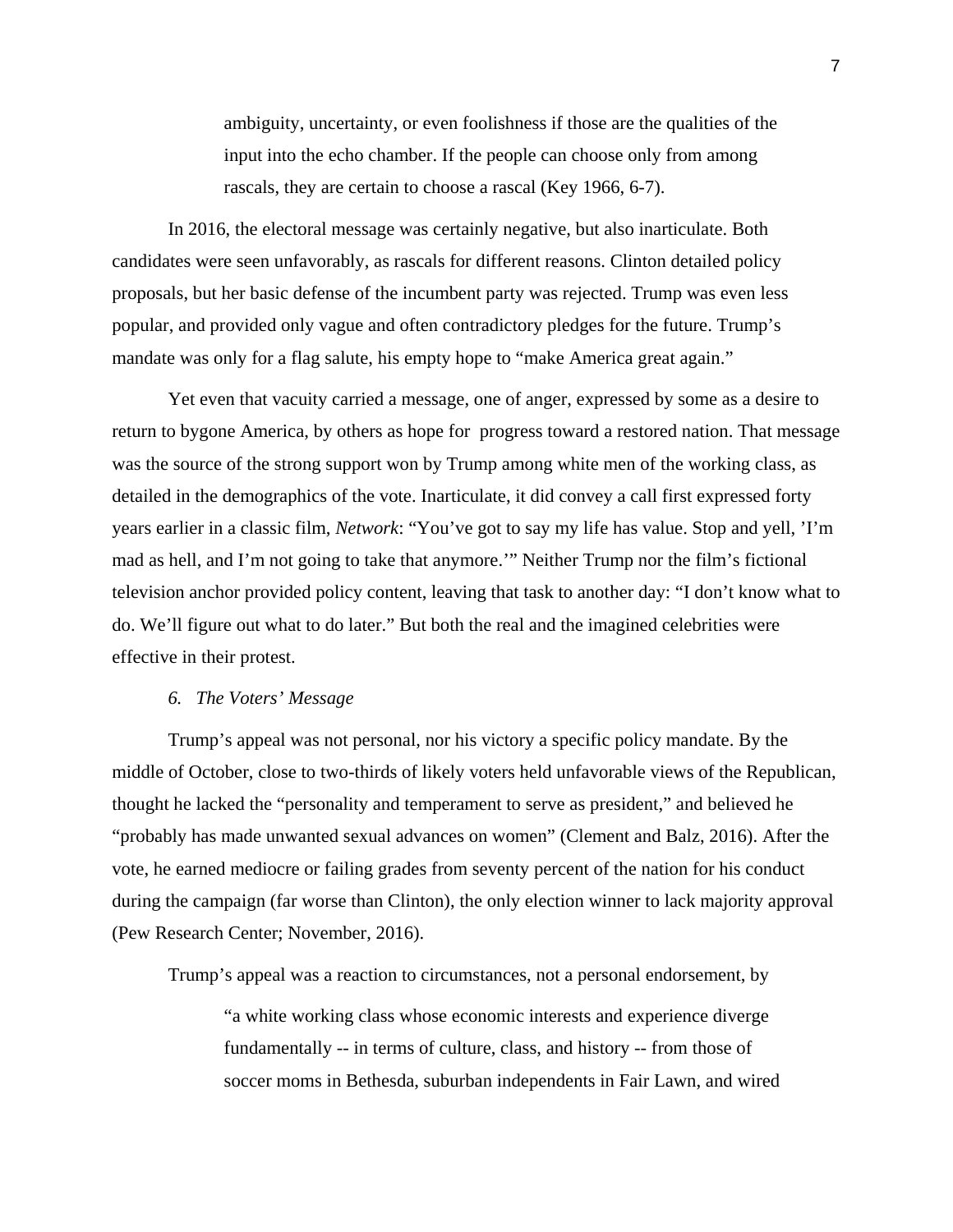cyberprofessionals in Silicon Valley….The failure of activist government… has persuaded forgotten-majority voters that government is more a part of this values-experience disjunction than the solution to it. The direct and long-lasting result is the sour and skeptical attitude toward government that has become so common today (Rogers and Teixeira 2000).

These voters heard Trump as the voice of their grievances, economic and social. Some regretted the loss of male and white dominance in a nation increasingly diverse and egalitarian. More broadly, their protest reflected economic changes that had brought severe class differences to the United States. The richest tenth of the population had held 35% of the total nation income; its lion's share was now half, a return to inequalities before the New Deal (Piketty 2014, 24, 294- 96). Yearly income shows a similar decline. Since 2000, median real income of white males without college degrees declined 16%, more than wiping out gains for the previous quarter of a century (Bernstein 2016). The relative loss of income was paralleled by a loss of future opportunities, as the American dream of social mobility across generations faded. Once, the U.S. led the world in providing educational opportunities; now it provides less than almost every industrial country. Less than a third of Americans have a higher education level than their parents. (Porter 2014). Class anger should be no surprise.

Trump was the willing beneficiary of these grievances. He blamed Obama and Clinton for the economic decline of the working class, directing his attacks to trade agreements and immigration. And his gains were augmented by the inattention of the Democrats. Unintentionally, the party had undermined its electoral base. From the election of Bill Clinton in 1992 to the defeat of Hillary Clinton in 2016, the white share of registered Democrats fell from 76% to 57%, the share of loyalists among persons without college education fell from 55% to 32%, and the share of those with a religious affiliation declined from 90% to 71% (Pew Research Center, September 2016).<sup>ii</sup>

The change in its base was evidenced by its campaign. The erstwhile "party of the working class" never used that phrase in its 2016 platform, instead focusing on the indeterminate "middle class." It similarly avoided reference to "labor unions," substituting the vaguer phrase "unions." "Whites" were cited only as relatively advantaged in comparison to racial minorities.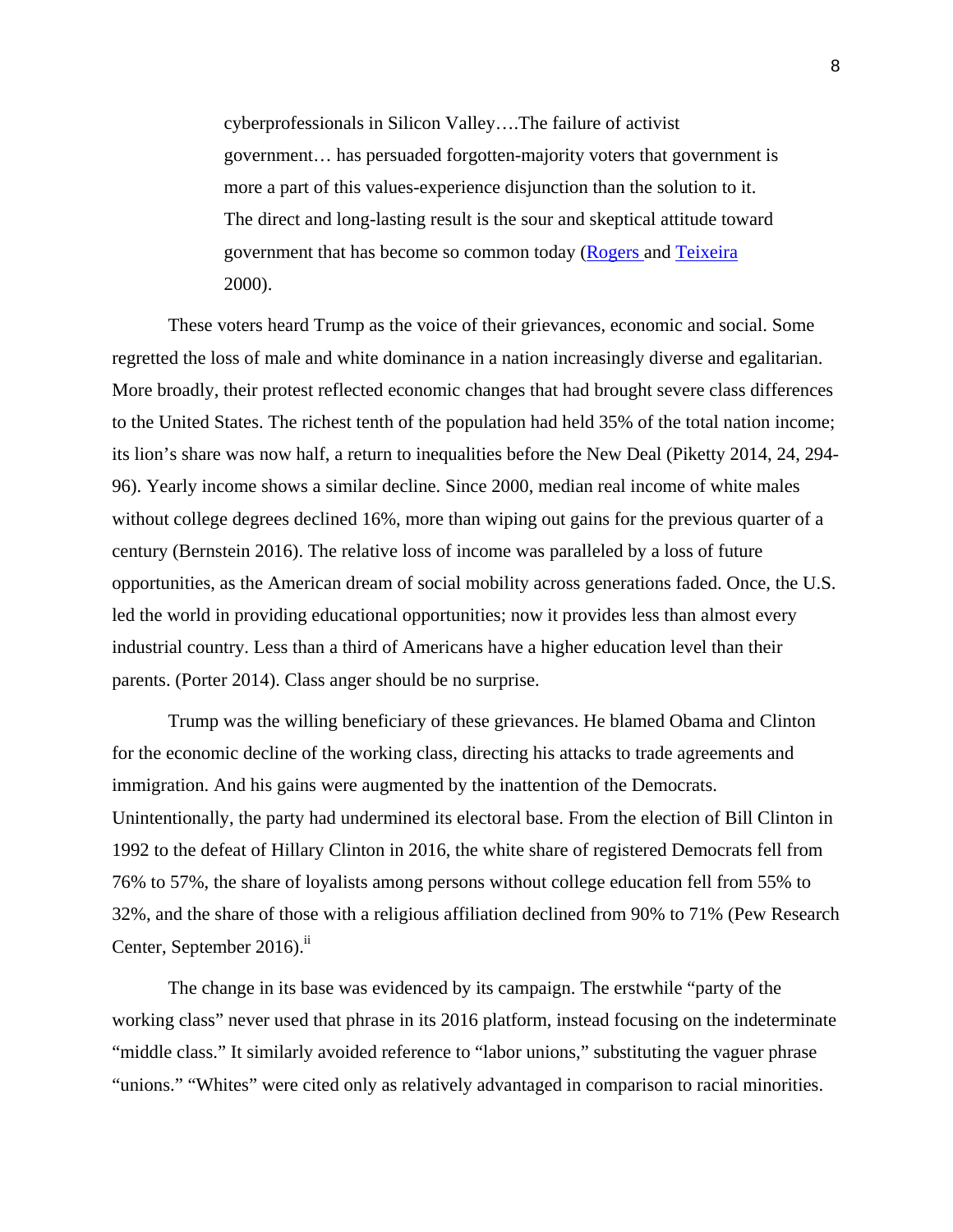More attention was given to the LGBT community: a total of 22 mentions, including eight for the small proportion of transgendered persons. The Democratic emphasis had shifted from economic class appeals to those based on multi-culturalism and group identity (Democratic Party Platform 2016). The shift was summarized in Clinton's campaign slogan, "Stronger Together." That motto invoked only a worthy inclusive process, not substantive content. Voters taught a hard electoral lesson: "If you are going to mention groups in America, you had better mention all of them. If you don't, those left out will notice and feel excluded" (Lilla 2016).

Each of these interpretations provides insight into the election results. Full explanation requires years of analysis, but we are unlikely to find a single cause of Trump's unexpected triumph. Small change in any of the multiple causes would change the large final effect. If Obama were just a shade more popular, if Democratic turnout were just marginally greater in Philadelphia and Detroit, if Comey were a trifle more discreet, if Clinton smiled more, if Trump faced one more accusation of sexual assault, if X, or if Y or if Z., then Clinton not Trump would be president. Indeed, "all our yesterdays have lighted fools the way to dusty death."

Eventually, we will probably see the election of 2016 as a perfect political storm, an improbable combination of odd events with an implausible outcome. We can learn one .- perhaps only one – lesson from the election of 2016, the falsity of what Amos Twersky termed "creeping determinism," the error of historians who "imposed false order upon random events" (Lewis, 2017, 208). The United States was not fated to choose Trump; it still remains free.to determine its political destination.